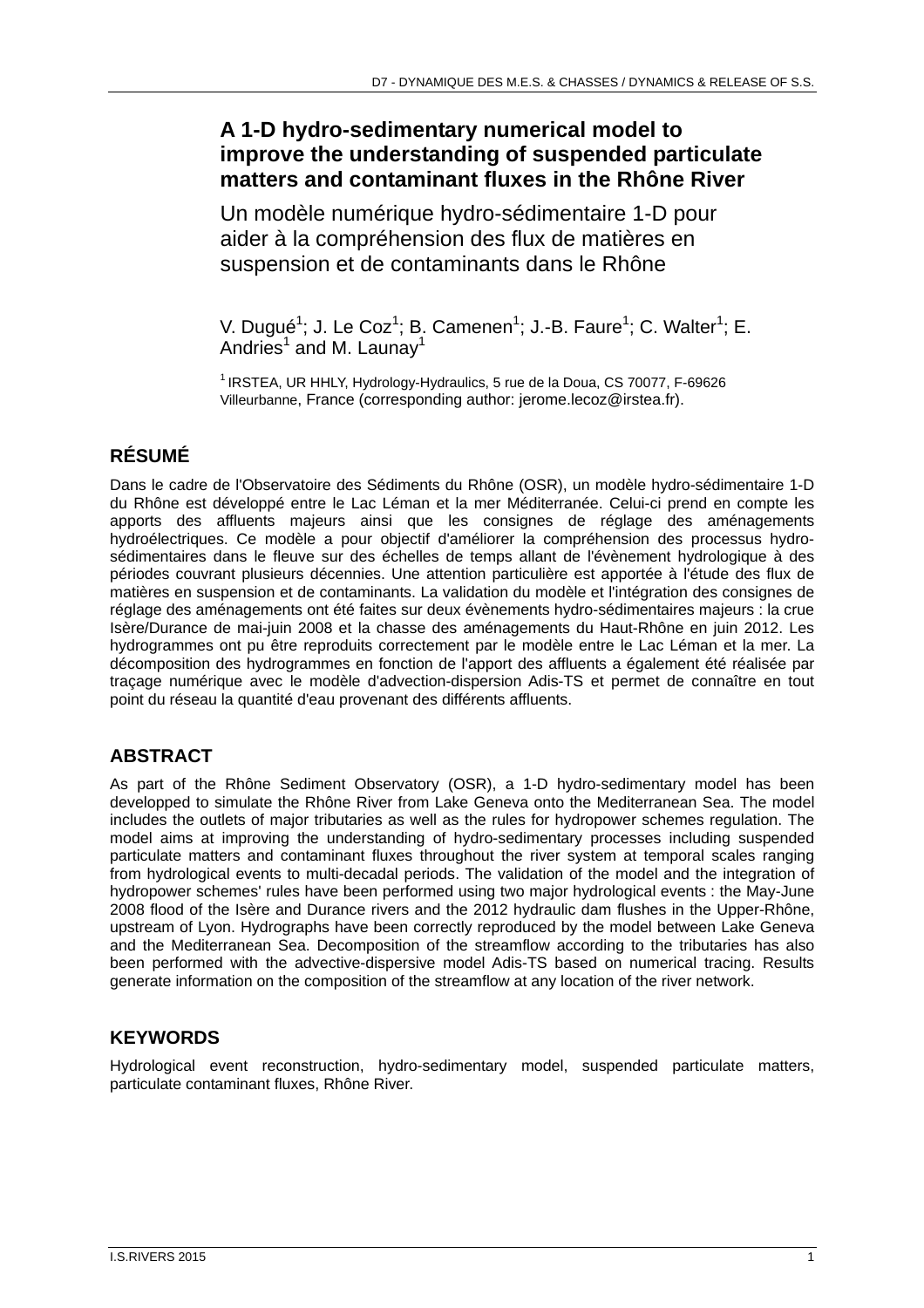## **1 INTRODUCTION**

The Rhône River is characterized by a high transport of suspended particulate matters provided by its major alpine tributaries. From Lake Geneva to the Mediterranean Sea, 22 hydropower schemes, « run-of-river » type for most of them, have an impact on the sediment transport as they interrupt the river corridor continuity but also because they influence the water discharge / water level relation in the river. 19 of them are operated by the Compagnie Nationale du Rhône (CNR) (Grimaldi et al., 2012).

The objective of the present research project is to provide a 1-D numerical model from Lake Geneva to the Mediterranean Sea which is able to reproduce the transient flow of extreme events in the Rhône River with respect to hydropower schemes regulation and to simulate accurately the suspended sediment and pollutant fluxes with small time steps. As a valuable result, decomposition of the river flow according to the Rhône River's tributaries is also provided.

## **2 HYDRAULIC MODELING**

The Rhône River system is modeled using the 1-D loop-meshed hydrodynamic model MAGE, coupled with an advection-dispersion resolution for pollutant and suspended sediment transport Adis-TS (Andries et al., 2011 ; Launay et al., 2014). The multi-reach network has been calibrated and validated over each reach using water longitudinal profiles provided by the CNR. As an indication, hydraulic numerical simulation of 16 days in a 170 km-long reach represents a computation time of approximately 3 minutes. Up to know, the model does not include floodplain and consequently can not be used to simulate overbank flow.

Bathymetries of the major tributaries, such as the Arve, Ain, Saône, Isère and Durance Rivers, are included from their confluence with the Rhône River to the closest monitoring stations. Other tributaries are only represented as local inputs.

For each hydropower scheme, two regulation rules are integrated to the model according to the theoretical ones applied by the CNR.

- The first one regulates the water discharge between the « old » natural Rhône and the bypass channel. It integrates the constant minimum compensation discharge in the natural Rhône as well as the maximum operating discharge of the hydropowerplant in the bypass channel.
- The second rule defines a fixed maximum water level in the reservoir as a function of the water discharge.

Such theoretical rules do not integrate real fluctuations due to hydropeaking and maintenance during normal operations.

### **3 RESULTS**

Results illustrated in this section focus on the reach located between Lyon (km 0) and the monitoring station of Viviers (km 166,5) (Figure 1a). This reach includes 8 hydropower schemes and 12 tributaries. The 2008 flood on the Rhône River was simulated from May 25th to June 11th (16 days).

### **3.1 Hydraulic modeling**

The hydraulic model was able to reproduce the hydrographs measured at several hydrometric stations along the Rhône River. In Figure 1b, the measurement made at Viviers (solid line) is compared with the simulated flood hydrograph (dashed line), calculated from the input discharges of the tributaries and the hydropower schemes regulation. The measured hydrograph was correctly reproduced by the model. Small variations between the two curves are mainly due to daily operations of each hydropower schemes which are not included in the model.

#### **3.2 Streamflow decomposition**

The 1-D model of the Rhône River coupled with Adis-TS can be used to decompose the flow hydrographs according to the water inputs from the different tributaries. This decomposition provides the origins of the water flowing at a downstream monitoring station. Combined with sediment concentration measurements, the suspended particulate matters (SPM) fluxes can be decomposed.